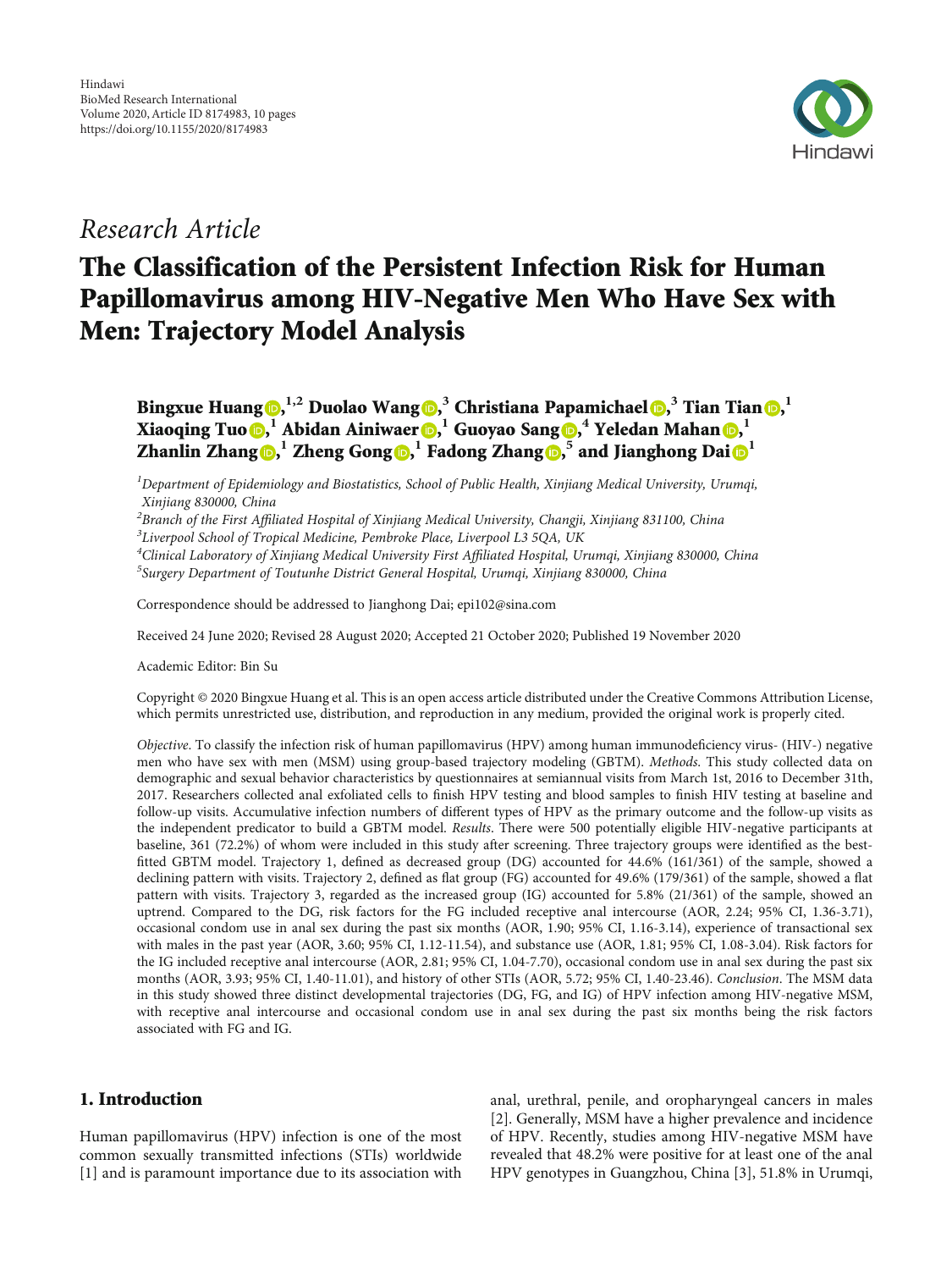China [[4\]](#page-8-0), and 62.8% in three cities (Chengdu, Xian, and Taiyuan), China [[5\]](#page-8-0). Besides, anal HPV infection was found in 59% of HIV-negative MSM in Bangkok, central Thailand [\[6](#page-8-0)], and 40% (49/124) of all MSM were infected with at least one anal HPV genotype in Moscow, Russia [\[7](#page-8-0)].

There were 180 HPV genotypes, of which more than 40 HPV genotypes infected human genital mucosa [\[8](#page-8-0)], such as HPV6, HPV11, HPV16, and HPV18. An HPV infection status can vary over time, for example, (1) the virus in previously infected individuals could clear off between follow-up visits; (2) on the contrary, previously uninfected individuals could become infected between follow-up visits; or (3) it is possible for individuals who have been cleared off the virus to become reinfected [[9](#page-8-0)–[11](#page-8-0)]. As such, HPV infection can be characterized as of a transient or persistent nature [\[12\]](#page-8-0). Persistent anal HPV infection, particularly with carcinogenic HPV types, is an important risk factor for the development of anal cancer [[13](#page-8-0)]. Thus, investigation of HPV infection risk for individuals based solely on the primary test result would only provide limited insights about changes in infection trends over time, and as such a longitudinal investigation of HPV infection could provide a better temporal resolution on HPV infection trends.

Capturing diverse patterns of HPV infection types over time poses a complex analytical challenge, in particular for a subject infected with multiple HPV genotypes at the same time. It was a huge amount of work to look at the trend of HPV infection one by one. The GBTM can group the study participants according to certain characteristics, which could save time and simplify operations. "GBTM is a specialized application of finite mixture modeling and is designed to identify clusters of individuals following similar progressions of some behavior or outcome over age or time" as suggested by Nagin [\[14](#page-8-0)–[16\]](#page-8-0). Although each person has unique characteristics, some subjects may share one or several similar characteristics that make it possible to classify them into different categories or groups.

This method can be used to describe the course of many phenomena, whether behavioral [\[17](#page-8-0)], biological [[18](#page-8-0)], or physical [\[19\]](#page-8-0). For the past few years, GBTM has been widely used in the analysis of longitudinal data in medical research [\[20](#page-8-0)] but by far there has been only one application of the GBTM model in the analysis of MSM HIV data [[21](#page-8-0)]. This study is the first attempt to fully apply GBTM to the analysis of MSM HPV infection data. Urumqi is the capital city of Xinjiang, and its economic and cultural background are different from those of Chinese cities. There were no followup studies on MSM HPV infection in this region, and this study fills the gap on the topic issue in this region.

#### 2. Materials and Methods

2.1. Study Population. An ongoing prospective study of HPV infection among MSM was performed with the assistance of two local nongovernmental organizations (NGO)—Tianshan Volunteers Workstation and Xinjiang Boys Rainbow Dream Volunteers Service Center. The study exclusion criteria included the following: (1) men younger than 18 or older than 65 years of age; (2) men who reported they did not have a history of anal sex with men in the past year; (3) unwillingness to provide anal swab specimens for HPV testing and blood for HIV testing at each study visit; (4) unwillingness to complete a 63-item computer-assisted study questionnaire on demographic, behavioral, and disease history; (5) prior HIV infection, treatment for anal cancer, anal cytology or high-resolution anoscopy within 12 months prior to enrollment. Informed consent was obtained from all participants, and the study was granted an ethical approval by the Xinjiang Medical University First Affiliated Hospital Ethics Committee (ethical review number was 20160512-11).

The subjects were followed up at six-month intervals, and the snowball sampling methods were used to recruit MSM in Urumqi of Xinjiang, China, from March 1st, 2016 to December 31th, 2017. We recruited a set number of eligible individuals called "seeds," who recruited (and were compensated for recruiting) a set number of other eligible individuals from among their network members [\[22\]](#page-8-0). Urumqi population refers to the population living in Urumqi for a long time; on the contrary, the non-Urumqi population refers to the people who have long lived outside Urumqi.

A phased enrollment of participants was undertaken with 100 subjects entered into this study from March 1st to March 31th, 2016 (they should participate in follow-up visits on September 2016, March 2017, and September 2017), and the remaining 400 subjects were enrolled from September 1st to December 31th, 2016 (they should participate in follow-up visits on March 2017 to June 2017 and September 2017 to December 2017). A total of 5 participants tested HIV-positive during follow-up and were subsequently excluded from the study, and the other 134 individuals were excluded from the study because they could not attend the follow-up visits on time for two or more consecutive times. Finally, from the remaining participants, 361 (72.2%) individuals with at least two visits were included in this study, of which 327 individuals had information in HPV on three visits, and 60 individuals had HPV information on four visits.

2.2. Specimen Collection and Laboratory Testing. A salinewetted swab was inserted 3-5 cm into participants' anal canal (between the anus and the anal canal dentate line) to collect exfoliated cells. The anal epithelium was swabbed gently at a 360° rotation for at least two minutes. The specimens were placed into a standard transport medium (Hybribio Biotech Limited Corporation, Chaozhou, China) and stored at -20° C. Laboratory assessments were completed within a week from specimen collection.

This study used Hybribio 37 HPV GenoArray Diagnostic Kit (HPV 6, 11, 16, 18, 26, 31, 33-35, 39, 40, 42, 43-45, 51-59, 61, 66-73, and 81-84) and HybriMax (Hybribio Biotech Limited Corporation, Chaozhou, China) to distinguish for HPV genotypes according to the experimental principle introduced in a previous study [[4\]](#page-8-0). Laboratory procedures undertaken included DNA extraction, polymerase chain reaction (PCR), and flow-through hybridization. The GenoArray Kit included positive and negative controls, which were used in every PCR analysis, as well as during the hybridization process. Quality control was performed against 5% of the samples selected at random for retesting.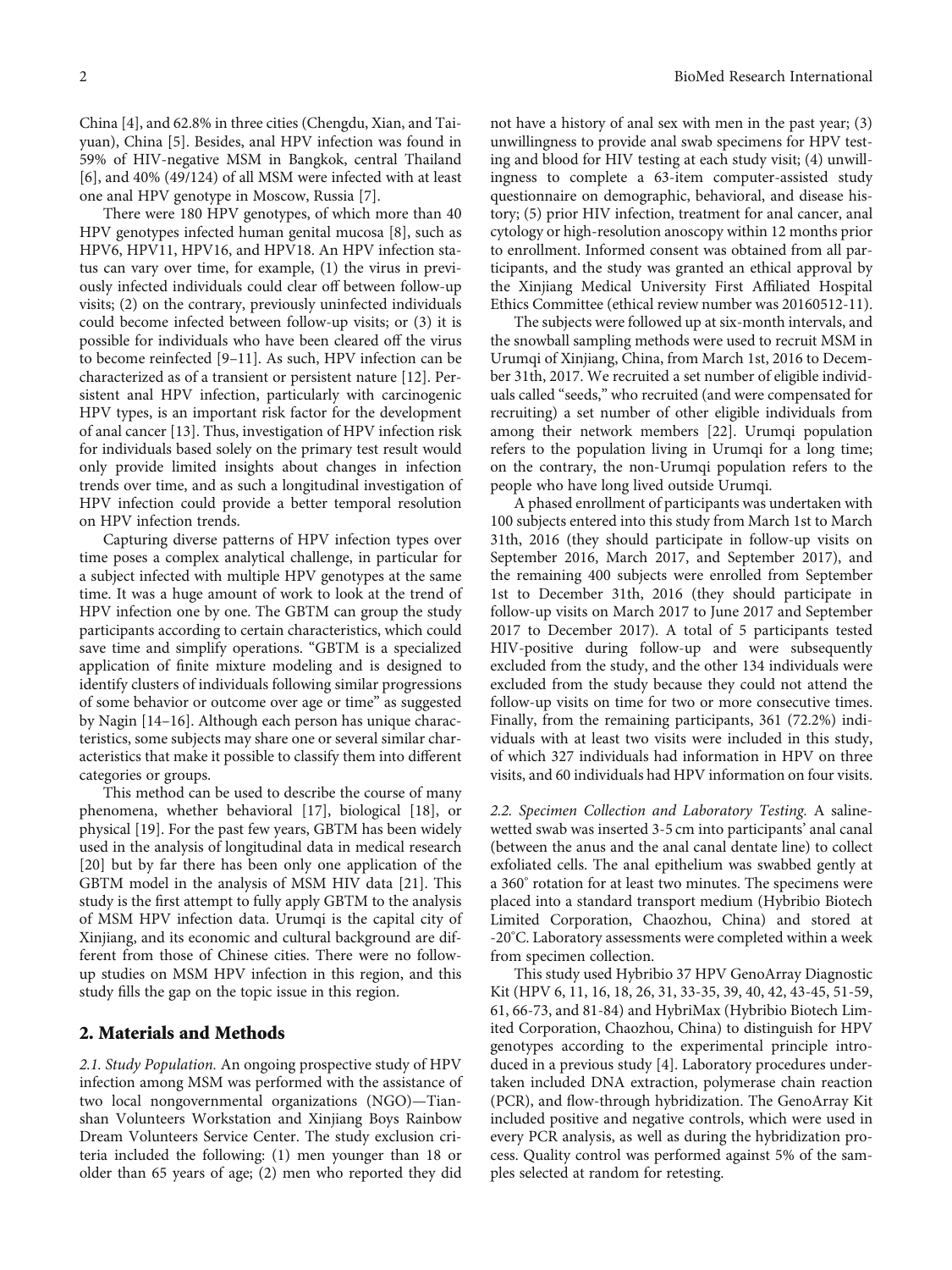Each participant's HIV infection status was determined by an enzyme immunoassay (Wantai Biological Pharmacy, Beijing, China) and was confirmed by HIV-1/2 Western blot assay (HIV Blot 2.2 WB; Genelabs Diagnostics, Singapore, Singapore).

2.3. HPV Infection Classification. Participants were tested for HPV at baseline and at six monthly intervals for 18 months (up to 3 follow-up visits). Confirmation of HPV infection was defined as a detection of one or more HPV types in the collected specimen (i.e., HPV DNA positive genotyping). Participants with an invalid HPV test were excluded from the analysis. HPV infection was classified into six categories [\[9](#page-8-0)–[12\]](#page-8-0) based on the combined detection results at baseline and the three follow-up visits, as follows:

- (1) Persistent Negative: HPV DNA test results, negative at baseline and the 3 follow-up visits  $(-, -, -, -)$ .
- (2) Infection Clearance: HPV DNA test results, positive at least in one of the first two visits (i.e., baseline or first follow-up visit), but negative at the last two consecutive follow-up visits  $(-, +, -, -; \text{ or } +, -, -; \text{ or } +, +,$ -, -).
- (3) New Infection: HPV DNA test results, negative at baseline and the first 2 follow-up visits, but positive at the last follow-up visit  $(-, -, -, +)$ .
- (4) Continuous Positive Detection: HPV DNA test results, negative or positive at baseline and the first follow-up visit, but positive at the last two consecutive follow-up visits  $(-, -, +, +; \text{ or } -, +, +, +; \text{ or } +, -,$ +, +; or +, +, +, +). Since HPV persistent positive status does not inform about HPV persistent infection, we cannot distinguish between persistent infection (by a given HPV type) and regular reinfection (by different types).
- (5) Positive Detection Again: HPV DNA test results, negative at the second follow-up visit, but positive at the last follow-up visit  $(-, +, -, +; or +, +, -, +; or +, -, +).$
- (6) Other Situations: HPV DNA test results, positive at least in one of the first three visits (i.e., baseline or first 2 follow-up visits), but negative at the last follow-up visit  $(-, -, +, -; or -, +, +, -; or +, -, +, -; or$ +, +, +, -). The number of the follow-up visits was limited; therefore, it was not possible to determine infection trends.

2.4. GBTM Establishment. Jones et al. successfully developed GBTM methodology based on a semiparametric, groupbased modeling strategy and established through PROC TRAJ, a SAS macro procedure [[23](#page-8-0), [24\]](#page-8-0). GBTM analysis was conducted using SAS PROC TRAJ (SAS Institute, Inc.; Cary, NC, USA) to identify subgroups; it was a Bayesian approach. With SAS PROC TRAJ, the levels and shapes of trajectories are determined by the model's regression parameters, and the maximum likelihood method was used for the estimation of the model parameters. Technically, the model was a mix-

ture of probability distributions that were suitably specified to describe the data to be analyzed. Therefore, the model assumes that repeated observations on the same individual are independent conditional on trajectory group, meaning that the within-person correlation structure is explained completely by the estimated trajectory curve for each person's group. The output of a GBTM includes estimated probabilities of group membership for each individual and each group and an estimated trajectory curve over time for each group [[25](#page-8-0)].

proc traj data=AR out=of outstat=os outplot=op; id id; var y1-y4; indep t1-t4; model zip; min 0;

- max 11; ngroups 3;
- order 3 3 3;

The "y1-y4" were set as outcome variable (*y*), representing the accumulative infection numbers of different HPV types in baseline and three follow-up visits. The diagnostic kit used was capable of determining thirty-seven HPV types, if the participants were tested for one of thirty-seven types,  $y = 1$ , and if the participants were tested for two of thirtyseven types,  $y = 2$ , and so forth. The "t1-t4" were set as the independent variable (*x*), representing the baseline and three follow-up visits. SAS PROC TRAJ has the capability of modeling three different distributions (continuous, binary, and count) [[14](#page-8-0)–[16](#page-8-0)]. In the current research, the Poisson model was used to analyze the collected count data. However, due to the large proportion of zero values present in the current dataset, a Zero-Inflated Poisson (ZIP) model was used to account for the fact. The "ngroups" is the model to be fitted: "ngroups 1" stands for "one-trajectory model," "ngroups 2" for "two-trajectory model," "ngroups 3" for "threetrajectory model," and "ngroups 4" for "four-trajectory model."

2.5. Model Evaluation. To determine the number of trajectory groups present within our sample, we fit a series of GBTM with 1 to 4 groups (an error was reported when the groups are greater than 5). In selecting the appropriate number of trajectory groups, we considered the following criteria: (1) Bayesian information criteria (BIC), as previously reported, the largest BIC value indicates the best-fitting model [\[14\]](#page-8-0); (2) the average posterior probability (AvePP), reflected the posteriori probability of each individual classified to the corresponding subgroups, with values closer to 1 indexing greater precision, and the minimum threshold set at 0.7 for individuals [[23, 24](#page-8-0)]; (3) group size; (4) the usefulness of the number of groups in terms of the similarities/differences in their trajectory shapes.

2.6. Statistical Analysis. Data entry was performed independently by two staff members using the EpiData version 3.1 software (The Epi Data Association Odense, Denmark). Participants who were grouped by GBTM defined as "expected,"

run;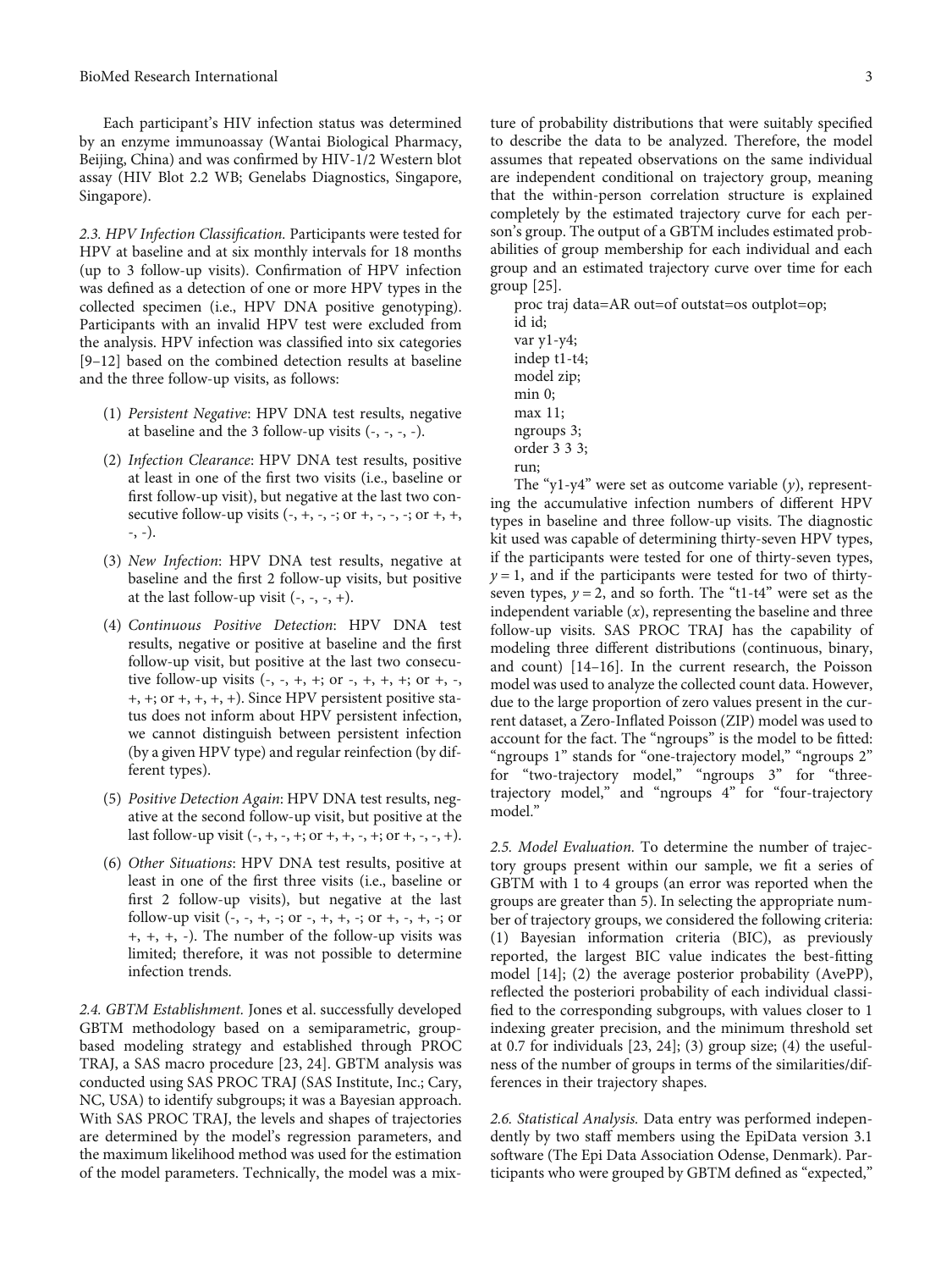and those who were grouped by researchers in this study defined as "observed." We used the following definitions to group "observed": (1) DG: participants who were HPV persistent negative and infection clearance; (2) FG: participants who were HPV continuously positive detection, new infection, positive detection again, and other situations, the HPV DNA test results were  $0 \le y \le 4$  at baseline and three follow-up visits, and the curve showed a flat trend; (3) IG: participants who were HPV continuous positive detection, the HPV DNA test results were  $5 \le y \le 11$  at baseline and three follow-up visits, and the curve showed an increased trend. Participants who were HPV other situations, the HPV DNA test results were  $5 \le y \le 11$  at baseline and first 2 follow-up visits, but  $y = 0$  at the last follow-up visits.

This study used SPSS 21.0 (SPSS Inc., Chicago, IL, USA) for disposing and analyzing data. Demographic and sexual behavior variables are presented as absolute numbers and proportions or as median and range interquartile for each category. Comparisons among different groups were conducted with 2-sided Pearson chi-square test, Fisher's exact test, and nonparametric tests. Normality tests were performed for continuous variables before conducting further analyses. A multinomial logistic regression model was used to explore risk factors associated with the FG (*<sup>y</sup>* = 2) and IG  $(y = 3)$  groups compared to DG  $(y = 1)$ . All variables with *P* < 0*:*25 were included and adjusted in the multivariate models. The significance level was set at  $\alpha = 0.05$ .

#### 3. Results

3.1. Model Selection. The BIC value was -1455.35, -1323.76, -1311.32, and -1305.82 in one-trajectory model, two-trajectory, three-trajectory model, and four-trajectory model severally, indicated a good data fit for four-trajectory model; however, the trajectory 3 in four-trajectory model was separated from trajectory 1 and trajectory 2, included individuals with infection clearance, and showed a declining pattern with visit as well as trajectory 1. Finally, we opted for the threetrajectory model for simplicity, and the development trends could display clearly. The AvePP assignment for each trajectory in three-trajectory model was greater than 0.7, and the three-trajectory model was judged to be adequate based on the diagnostics (Table [1\)](#page-4-0). Figures [1](#page-4-0)–[4](#page-4-0) showed the onetrajectory model, two-trajectory model, three-trajectory model, and four-trajectory model, respectively.

Trajectory 1 included 44.6% (161/361) participants who were persistent negative (-, -, -, -) and infection clearance (+, -, -, -). Trajectory 2 included 49.6% (179/361) participants who mainly had a new infection  $(-, -, -, +)$ , continuous positive detection  $(-, -, +, + \text{ or } -, +, +, + \text{ or } +, -, +, + \text{ or } +, +, +),$ positive detection again  $(-, +, -, + or +, +, -, + or +, -, +),$  and other situations (-, -, +, - or -, +, +, - or +, +, +, -),  $0 \le y \le 4$ . Trajectory 3 included 5.8% (21/361) participants who were continuous positive detection  $(-, -, +, + \text{ or } -, +, +, + \text{ or } +, -,$ +, + or +, +, +, +), 5 <sup>≤</sup> *<sup>y</sup>* <sup>≤</sup> 11, and other situations (-, -, +, or  $-$ ,  $+$ ,  $+$ ,  $-$ ),  $0 \le y \le 11$  (up to 11 types of virus were detected simultaneously). Based on the graphical presentation, trajectory 1 showed a declining pattern with visit and was classed as the DG; trajectory 2 showed a flat pattern and was classed as the FG, and trajectory 3 showed an upward trend and was classed as the IG (Figure [3\)](#page-4-0).

Comparisons between expected and observed outcomes amongst the three risk groups identified that 14 participants grouped in trajectory 2 (FG) during modelling showed infection clearance  $(-, +, -, -$  or  $+, +, -, -)$ , and as such based on observed HPV infection classification results has to be instead classified into trajectory 1 (DG). Similarly, 4 participants in the trajectory 2 (FG) with new infection ( $y \ge 5$ ) should be classified into trajectory 3 (IG) (Table [2](#page-4-0)).

3.2. Demographic and Sexual Behavior Characteristics between Different Groups. The percentage of participants belonging to an ethnic minority for DG, FG, and IG was 5.0% (8/161), 12.3% (22/179), and 19.0% (4/21), respectively, revealing a statistically significant difference  $(P = 0.014)$  of the ethnic minority distribution between the three HPV risk groups. Moreover, analysis of sexual behavior characteristics showed that 24.8% (40/161), 39.7% (71/179), and 47.6% (10/21) of participants primarily had receptive anal sex (*<sup>P</sup>* = 0*:*005) in DG, FG group, and IG, respectively. In addition, the proportion of the population using condoms every time during anal sex and as well as reporting having had other STIs for DG, FG, and IG was 75.8% (122/161), 59.8% (107/179), and 47.6% (10/21) (*<sup>P</sup>* = 0*:*001) and 5.6% (9/161), 8.4% (15/179), and 23.8% (5/21) (*<sup>P</sup>* = 0*:*024) severally (Table [3](#page-5-0)).

3.3. Risk Factors. The DG was used as the reference group; a multinomial logistic regression analysis showed that risk factors for the FG compared with the DG included receptive anal intercourse (AOR, 2.24; 95% CI, 1.36-3.71), occasional use of condoms in anal sex during past six months (AOR, 1.90; 95% CI, 1.16-3.14), experience of transactional sex with males in the past year (AOR, 3.60; 95% CI, 1.12-11.54), and substance use (AOR, 1.81; 95% CI, 1.08-3.04) (Table [4\)](#page-7-0).

Identified risk factors for IG against DG included receptive anal intercourse (AOR, 2.81; 95% CI, 1.04-7.70), occasional use of condoms in anal sex during past six months (AOR, 3.93; 95% CI, 1.40-11.01), and history of other STIs (AOR, 5.72; 95% CI, 1.40-23.46) (Table [4\)](#page-7-0).

#### 4. Discussion

The persistent infection, clearance, and reinfection of HPV involve a complex set of immune mechanisms, particularly the multiple type infection of HPV at the same time. In this study, the cumulative number of different types of HPV infection was taken as the main study variable, because the following speculation can be made according to the natural history of HPV infection: if a subject was positive for the HPV at each follow-up visit (regardless of which type of HPV was positive), then during the long-term follow-up, the subject may simultaneously develop persistent infection of a particular type, new infection of another type, or reinfection of a particular type, and so on. These subjects are more likely to develop certain HPV-related clinical symptoms in the future than those who are persistent negative and clear the infection.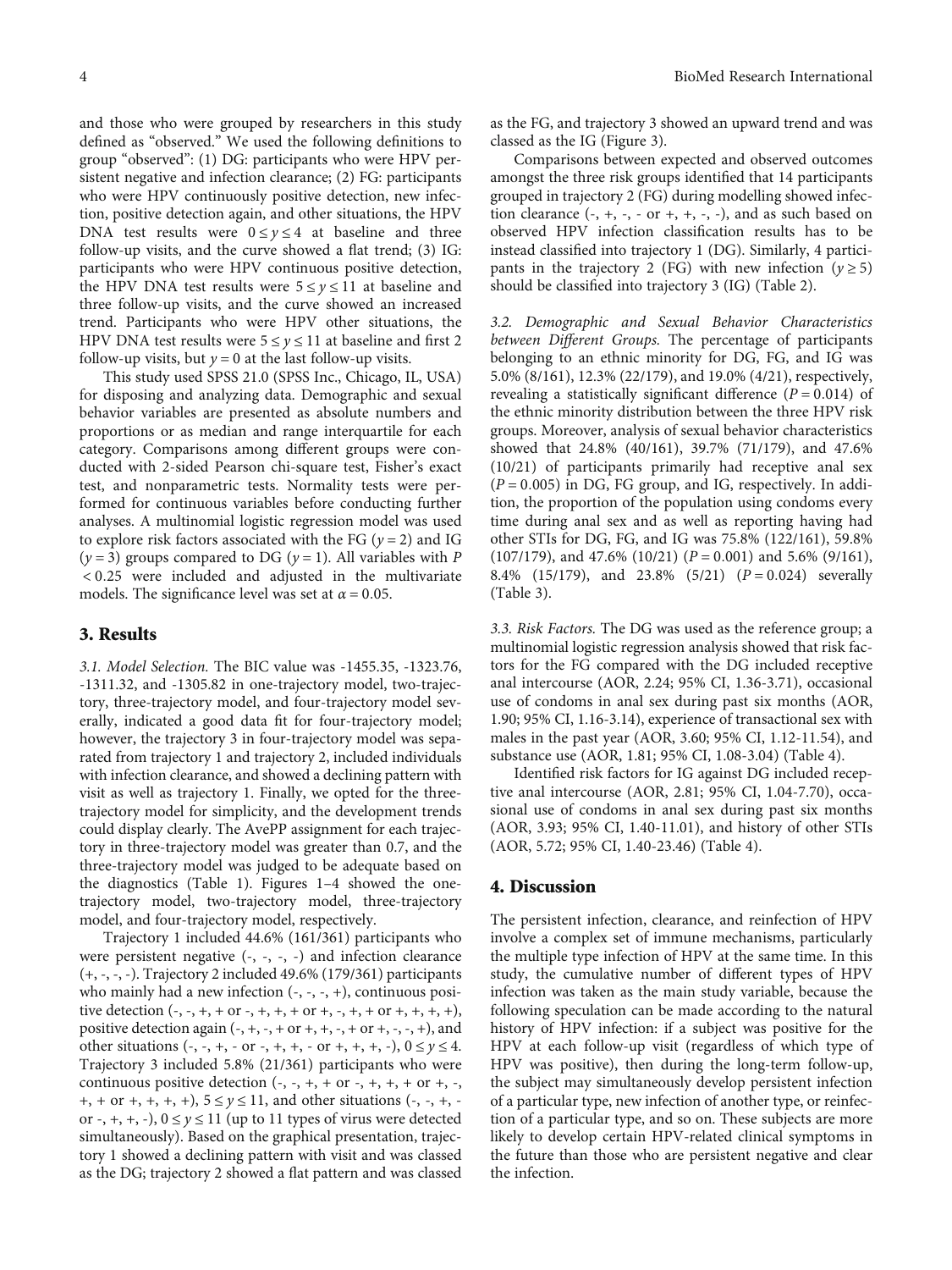<span id="page-4-0"></span>

| TABLE 1: Comparison of different HPV* trajectory models from GBTM* analysis among 361 HIV*-negative MSM* in Urumqi, China. |  |  |  |  |
|----------------------------------------------------------------------------------------------------------------------------|--|--|--|--|
|                                                                                                                            |  |  |  |  |

|                        | BIC <sup>a</sup> | AvePP <sup>b</sup> | Members make up for the overall proportion $[N (\%)]$ |              |                          |              |  |  |
|------------------------|------------------|--------------------|-------------------------------------------------------|--------------|--------------------------|--------------|--|--|
|                        |                  |                    | Trajectory 1                                          | Trajectory 2 | Trajectory 3             | Trajectory 4 |  |  |
| One-trajectory model   | $-1455.35$       | 1.000              | 361(100.0)                                            |              |                          |              |  |  |
| Two-trajectory model   | $-1323.76$       | 0.908              | 221(61.2)                                             | 140 (38.8)   | $\overline{\phantom{0}}$ |              |  |  |
| Three-trajectory model | $-1311.32$       | 0.876              | 161 (44.6)                                            | 179 (49.6)   | 21(5.8)                  |              |  |  |
| Four-trajectory model  | $-1305.82$       | 0.854              | 151 (41.8)                                            | 167(46.3)    | 22(6.1)                  | 21(5.8)      |  |  |

When the number of subgroups ≥ 5, the BIC ≤ -1312.69. \*MSM: men who have sex with men; HIV: human immunodeficiency virus; HPV: human papillomavirus; GBTM: group-based trajectory modeling. <sup>a</sup>BIC: Bayesian information criteria, wherein the largest value indicates the best-fitting model.<br><sup>b</sup>AvePP: average posterior probability, with values closer to 1 ind



FIGURE 1: The development trends of HPV infection among 361 HIV-negative MSM in Urumqi, China, by one-trajectory model.



FIGURE 2: The development trends of HPV infection among 361 HIV-negative MSM in Urumqi, China, by two-trajectory model.

In recent years, GBTM has been widely used in the field of medical research for noncommunicable diseases [\[14\]](#page-8-0). Successful implementation of GBTM includes family income trajectories with adiposity in adolescence [[18](#page-8-0)], trajectories of fiberoptic endoscopic evaluation of swallowing in dysphagic patients [\[26](#page-9-0)], and trajectories of cognitive decline among dementia patients [\[27\]](#page-9-0). GBTM also has been applied in the analysis of infectious disease data, such as the case of Elsensohn and colleagues [\[20\]](#page-8-0) who used data on CD4 T lymphocyte counts in patients with HIV receiving antiretroviral treatment to build a GBTM, with an aim at potentially aiding medical decisions. Nevertheless, GBTM has not been employed for analysis of MSM HPV infection data; therefore, this study constituted the first attempt to fully apply GBTM



Figure 3: The development trends of HPV infection among 361 HIV-negative MSM in Urumqi, China, by three-trajectory model.



Figure 4: The development trends of HPV infection among 361 HIV-negative MSM in Urumqi, China, by four-trajectory model.

Table 2: Comparison of expected<sup>∗</sup> and observed<sup>∗</sup> outcomes in three groups of HPV<sup>∗</sup> infection as suggested by GBTM<sup>∗</sup> among 361 HIV∗-negative MSM<sup>∗</sup> in Urumqi, China.

|                 | Expected* Observed* |                   |    |      | $\chi^2$ | P value |  |
|-----------------|---------------------|-------------------|----|------|----------|---------|--|
|                 | N                   | $\%$              | N  | $\%$ |          |         |  |
| Decreased group |                     | 161 44.6 175 48.5 |    |      |          |         |  |
| Flat group      | 179                 | 49.6 161          |    | 44.6 | 1.884    | 0.390   |  |
| Increased group | 21                  | 5.8               | 25 | 6.9  |          |         |  |
|                 |                     |                   |    |      |          |         |  |

<sup>∗</sup>MSM: men who have sex with men; HIV: human immunodeficiency virus; HPV: human papillomavirus; GBTM: group-based trajectory modeling; expected outcomes: as suggested by GBTM; observed outcomes: as suggested by HPV infection classification. Decreased group: trajectory 1; flat group: trajectory 2; increased group: trajectory 3 in the GBTM.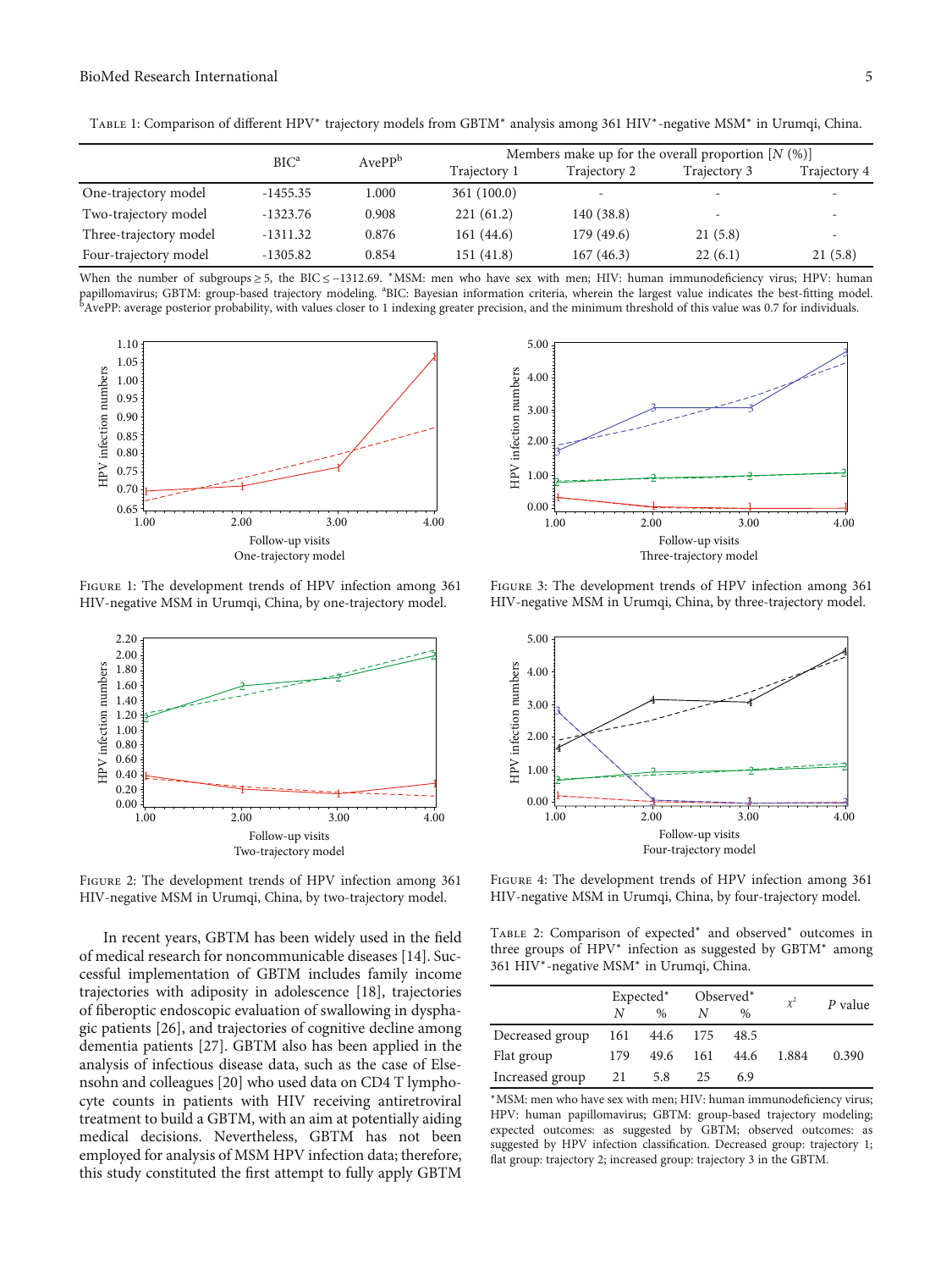<span id="page-5-0"></span>

| TABLE 3: Comparison of the demographic and the sex behavior characteristics between the three HPV* trend groups as suggested by GBTM* |  |
|---------------------------------------------------------------------------------------------------------------------------------------|--|
| among 361 HIV <sup>*-</sup> negative MSM <sup>*</sup> in Urumqi, China.                                                               |  |

|                                                           |                 |             | Three HPV trend groups $[N (%)]$ |             |          |           |  |
|-----------------------------------------------------------|-----------------|-------------|----------------------------------|-------------|----------|-----------|--|
|                                                           | Total $(N=361)$ | $DG(N=161)$ | FG $(N=179)$                     | IG $(N=21)$ | $\chi^2$ | $P$ value |  |
| Demographic characteristics                               |                 |             |                                  |             |          |           |  |
| Age (years)                                               |                 |             |                                  |             |          |           |  |
| $18-$                                                     | 170(47.1)       | 75 (46.6)   | 84 (46.9)                        | 11(52.4)    |          |           |  |
| $30-$                                                     | 129 (35.7)      | 66 (41.0)   | 58 (32.4)                        | 5(23.8)     | 6.865    | 0.138     |  |
| $40-$                                                     | 62(17.2)        | 20(12.4)    | 37(20.7)                         | 5(23.8)     |          |           |  |
| Median (range)                                            | 30 (18-52)      | $30(18-47)$ | 30 (18-52)                       | $29(22-46)$ |          |           |  |
| City of residence                                         |                 |             |                                  |             |          |           |  |
| Urumqi                                                    | 198 (54.8)      | 89 (55.3)   | 100(55.9)                        | 9(42.9)     | 1.311    | 0.531     |  |
| Non-Urumqi                                                | 163(45.2)       | 72 (44.7)   | 79 (44.1)                        | 12(57.1)    |          |           |  |
| Ethnicity                                                 |                 |             |                                  |             |          |           |  |
| Han ethnicity                                             | 327 (91.0)      | 153(95.0)   | 157 (87.7)                       | 17(81.0)    | 8.150    | 0.014     |  |
| Minority ethnicity                                        | 34 (9.0)        | 8(5.0)      | 22(12.3)                         | 4(19.0)     |          |           |  |
| Years of school <sup>a</sup>                              |                 |             |                                  |             |          |           |  |
| <12                                                       | 66 (18.3)       | 25(15.5)    | 35(19.6)                         | 6(28.6)     |          |           |  |
| $13 - 15$                                                 | 108 (29.9)      | 49 (30.4)   | 53 (29.6)                        | 6(28.6)     | 1.847    | 0.397     |  |
| $>16$                                                     | 187 (51.8)      | 87 (54.0)   | 91 (50.8)                        | 9(42.9)     |          |           |  |
| Marital status <sup>b</sup>                               |                 |             |                                  |             |          |           |  |
| Unmarried                                                 | 269 (74.5)      | 128 (79.5)  | 127 (70.9)                       | 14 (66.7)   |          |           |  |
| Married                                                   | 65 (18.0)       | 25(15.5)    | 37 (20.7)                        | 3(14.3)     | 7.741    | 0.102     |  |
| Divorced or widowed                                       | 27(7.5)         | 8(5.0)      | 15(8.4)                          | 4(19.0)     |          |           |  |
| Employment status                                         |                 |             |                                  |             |          |           |  |
| Employed                                                  | 250 (86.5)      | 138 (85.7)  | 151 (84.4)                       | 20(95.2)    | 1.509    | 0.474     |  |
| Unemployed                                                | 39 (13.5)       | 23 (14.4)   | 28 (15.6)                        | 1(4.8)      |          |           |  |
| Monthly income (yuan) <sup>a</sup>                        |                 |             |                                  |             |          |           |  |
| ≤1000                                                     | 31(8.6)         | 10(6.2)     | 20(11.2)                         | 1(4.8)      |          |           |  |
| 1001-5000                                                 | 180 (49.8)      | 80 (49.7)   | 85 (47.5)                        | 15(71.4)    | 3.285    | 0.193     |  |
| 5001-9999                                                 | 119 (33.0)      | 52 (32.3)   | 63 (35.2)                        | 4(19.0)     |          |           |  |
| >10000                                                    | 31(8.6)         | 19(11.8)    | 11(6.1)                          | 1(4.8)      |          |           |  |
| Sex behavior characteristics                              |                 |             |                                  |             |          |           |  |
| Age at sexual debut (years) <sup>a</sup>                  |                 |             |                                  |             |          |           |  |
| $<$ 20                                                    | 150(41.6)       | 65 (40.4)   | 78 (43.6)                        | 7(33.3)     |          |           |  |
| $20 - 24$                                                 | 146 (40.4)      | 67(41.6)    | 68 (38.0)                        | 11(52.4)    | 0.330    | 0.848     |  |
| $>25$                                                     | 65 (18.0)       | 29(18.0)    | 33 (18.4)                        | 3(14.3)     |          |           |  |
| Median (range)                                            | $20(13-35)$     | $20(13-33)$ | $20(13-35)$                      | $20(15-29)$ |          |           |  |
| Self-reported sexual orientation                          |                 |             |                                  |             |          |           |  |
| Homosexual                                                | 303 (83.9)      | 138 (85.7)  | 148 (82.7)                       | 17(81.0)    | 0.878    | 0.633     |  |
| Heterosexual and other                                    | 58 (16.1)       | 23(14.3)    | 31 (17.3)                        | 4(19.0)     |          |           |  |
| Pattern of anal intercourse                               |                 |             |                                  |             |          |           |  |
| Mainly insertive                                          | 240 (66.5)      | 121 (75.2)  | 108(60.3)                        | 11(52.4)    | 10.491   | 0.005     |  |
| Mainly receptive                                          | 121(33.5)       | 40(24.8)    | 71 (39.7)                        | 10(47.6)    |          |           |  |
| Frequency of condom use for anal sex in the past 6 months |                 |             |                                  |             |          |           |  |
| Sometimes                                                 | 122(33.8)       | 39 (24.2)   | 72 (40.2)                        | 11 (52.4)   | 13.255   | 0.001     |  |
| Always                                                    | 239 (66.2)      | 122(75.8)   | 107(59.8)                        | 10(47.6)    |          |           |  |
| Number of male anal sex partners in the past 6 months     |                 |             |                                  |             |          |           |  |
| $\leq$ 2                                                  | 283 (78.4)      | 132 (82.0)  | 136 (76.0)                       | 15(71.4)    | 2.608    | 0.258     |  |
| $\geq$ 3                                                  | 78 (21.6)       | 29(18.0)    | 43 (24.0)                        | 6(28.6)     |          |           |  |
| Ever had sex with female in the past 6 months             |                 |             |                                  |             |          |           |  |
| No                                                        | 320 (88.6)      | 142 (88.2)  | 159 (88.8)                       | 19 (90.5)   | 0.071    | 0.963     |  |
| Yes                                                       | 41(11.4)        | 19(11.8)    | 20(11.2)                         | 2(9.5)      |          |           |  |
| Ever had transactional sex with man in the past year      |                 |             |                                  |             |          |           |  |
| No                                                        | 341 (94.5)      | 157(97.5)   | 164 (91.6)                       | 20(95.2)    | 5.686    | 0.052     |  |
| Yes                                                       | 20(5.5)         | 4(2.5)      | 15(8.4)                          | 1(4.8)      |          |           |  |
| Ever had circumcision surgery                             |                 |             |                                  |             |          |           |  |
| No                                                        | 228 (63.2)      | 101(62.7)   | 114(63.7)                        | 13(61.9)    | 0.091    | 0.984     |  |
| Yes                                                       | 133 (36.8)      | 60(37.3)    | 65 (36.3)                        | 8(38.1)     |          |           |  |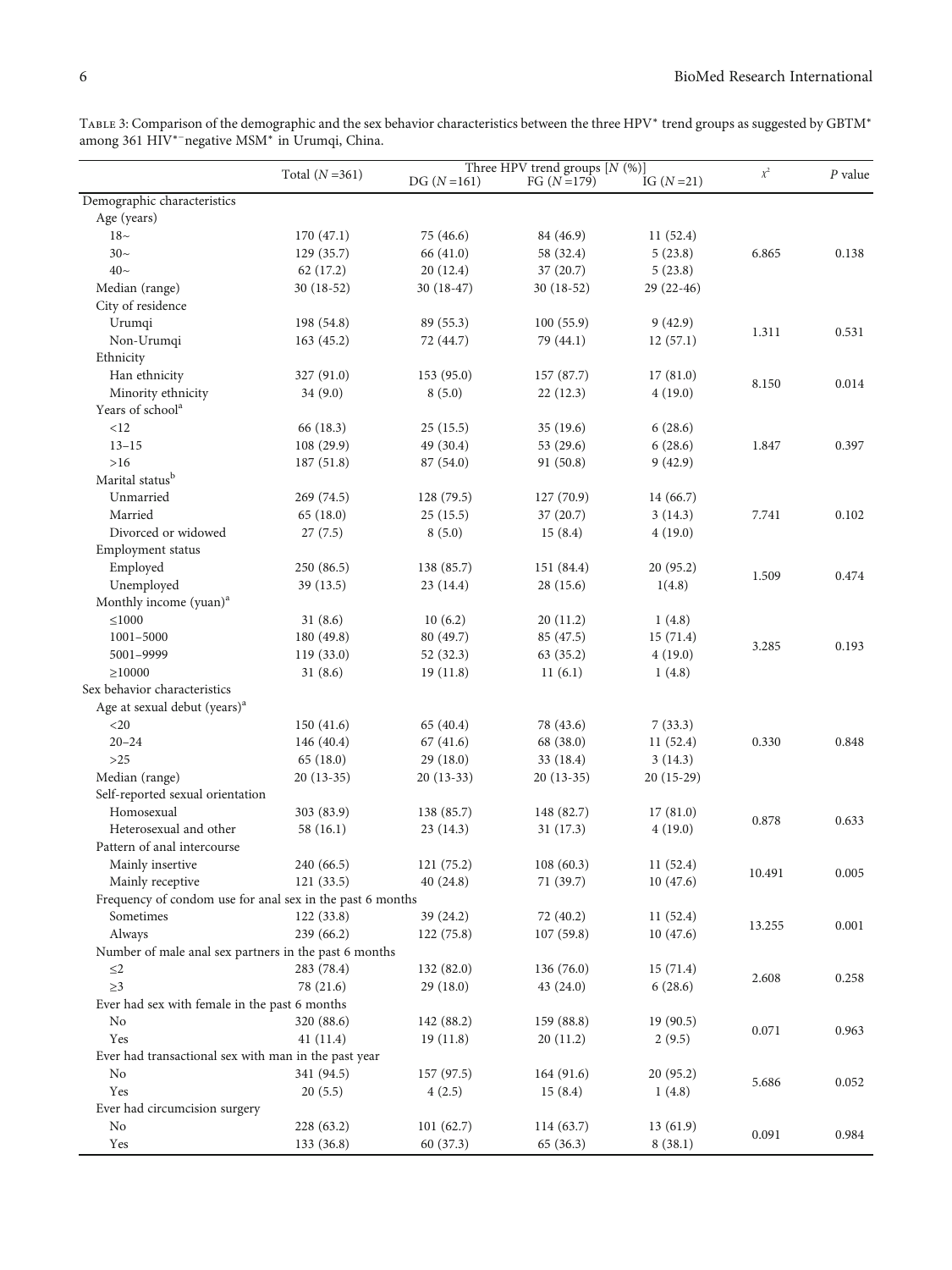|                                  | Total $(N=361)$                                                | Three HPV trend groups $[N (%)]$ | $\chi^2$     | P value     |       |       |
|----------------------------------|----------------------------------------------------------------|----------------------------------|--------------|-------------|-------|-------|
|                                  |                                                                | $DG (N=161)$                     | FG $(N=179)$ | IG $(N=21)$ |       |       |
| Ever had other STIs <sup>c</sup> |                                                                |                                  |              |             |       |       |
| N <sub>o</sub>                   | 332 (92.0)                                                     | 152 (94.4)                       | 164(91.6)    | 16(76.2)    | 6.976 | 0.024 |
| Yes                              | 29(8.0)                                                        | 9(5.6)                           | 15(8.4)      | 5(23.8)     |       |       |
| Substance use <sup>d</sup>       |                                                                |                                  |              |             |       |       |
| N <sub>o</sub>                   | 259(71.7)                                                      | 123(76.4)                        | 123(68.7)    | 13(61.9)    | 3.648 | 0.167 |
| Yes                              | 102(28.3)                                                      | 38 (23.6)                        | 56(31.3)     | 8(38.1)     |       |       |
|                                  | Ever obtained sex partner with man from the males public baths |                                  |              |             |       |       |
| N <sub>o</sub>                   | 296 (82.0)                                                     | 138 (85.7)                       | 142 (79.3)   | 16(76.2)    | 3.044 | 0.223 |
| Yes                              | 65(18.0)                                                       | 23(14.3)                         | 37(20.7)     | 5(23.8)     |       |       |

Table 3: Continued.

<sup>∗</sup>MSM: men who have sex with men; HIV: human immunodeficiency virus; HPV: human papillomavirus; GBTM: group-based trajectory modeling. DG: decreased group; FG: flat group; IG: increased group; the sample numbers (e.g.,  $N = 161$ ) are number of participants. <sup>a</sup>Grade data was tested by<br>nonparametric tests <sup>b</sup>Divorced or widowed: two participants in the study we nonparametric tests. <sup>b</sup>Divorced or widowed: two participants in the study were widowed. 'Other STIs: candida albicans, syphilis, gonorrhea, human herpesvirus, hepatitis B, etc. <sup>d</sup>Substance use: marijuana, amyl nitrates, crack, other cocaine, and uppers.

to the analysis of MSM HPV infection data. In the current study, diagnostic statistics facilitated the selection of a model with three trajectories, which could more clearly visualize the development trends of HPV infection.

Trajectory 1 included 44.6% (161/361) participants who were persistent negative or showing infection clearance and showed a slightly declining trend in the number of infections; this trajectory was regarded as the DG because the greatest proportion of participants had asymptomatic transient infections [\[28, 29\]](#page-9-0). Giuliano et al. [[12\]](#page-8-0) reported that 66% and 90% of HPV positive men are clear of HPV after 12 months and 24 months, respectively (the clearance of HPV is an autoimmunity clearance). It is believed that individuals who clear off an HPV infection may subsequently acquire natural immunity [\[30\]](#page-9-0). In conclusion, we made trajectory 1 as low risk group for HPV persistent infection.

Furthermore, trajectory 2 was characterized by 49.6% (179/361) of participants; this trajectory was regarded as the FG and showed a flat pattern in the number of infections. Individuals with the continuous positive detection, positive detection again, or other situations were assigned to the same group ( $0 \le y \le 4$ ), suggesting that may be there was a similarity in HPV persistent infection risk. Once a previous HPV infection completely clears, current PCR-based assay methods cannot distinguish whether reinfection with HPV is due to a potential new acquisition or a reactivation of a previous virus [\[31, 32](#page-9-0)]; therefore, individuals who were continuously positive detection and positive detection again should be closely observed because they may develop a persistent infection, and persistent infection with high-risk HPV (HPV16 and HPV18) would increase the risk of cancer. In addition, "Clearance was defined as one positive test result for a specific HPV type followed by two consecutive negative visits." [[33](#page-9-0)]. The participants' HPV DNA positive test results at the second follow-up visit, but negative ones at the last follow-up visit (-/+, -/+, +, -), those who may have cleared the virus or developed a reinfection in the next follow-up visit, and reinfection may further increase the risk of a persistent infection. Taken together, we hypothesized that participants in above conditions were at moderate risk for HPV persistent infection.

Lastly, trajectory 3 included 5.8% (21/361) of participants who displayed an ascending trend in number of infections,

and as such, this trajectory was defined as the IG; 19/21 participants were continuous positive detection ( $5 \le y \le 11$ ), and 2/21 participants were other situations. The HPV DNA test results were  $5 \le y \le 11$  at baseline and first 2 follow-up visits, but  $y = 0$  at the last follow-up visits; they may develop HPV reinfection at the next follow-up. They were detected multiple HPV types at the same time, predicting a high risk of HPV persistent infection.

In this study, we compared the FG and IG groups against the DG in a multinomial logistic regression model and determined that receptive anal sex, occasional use of condoms during anal intercourse, substance use, experience of transactional sex with males, and history of other STIs were significant risk factors of the occurrence of HPV. Donà et al. [[29\]](#page-9-0) demonstrated that MSM who reported receptive anal sex showed a higher incidence of infection by any HPV type compared to those who did not engage in receptive anal sex (HR, 2.65; 95% CI, 1.16-6.06). In addition, Winer et al. [[34\]](#page-9-0) found that consistent condom use by their partner appeared to reduce the risk of HPV infection. Furthermore, Yu et al. [\[35](#page-9-0)] reported that "High rates of drug use, coupled with high rates of ulcerative STIs such as HPV, suggest the potential for rapid amplification of STIs/HIV risk." Finally, a report by Colón et al. [\[36\]](#page-9-0) concluded that self-reported syphilis MSM had a higher risk of high-risk HPV infection than nonreported (OR, 4.00; 95% CI, 1.20-13.37).

Persistent HPV infection may be related to individual immunity; immunization experiments are expensive, and monitoring of each individual's immunity perhaps is even harder to accomplish. Grouping participants by GBTM and focusing on the subgroup of an uptrend, such as trajectory 3 in this cohort study, could improve the cost-effectiveness of immunization experiments. In summary, for disease prevention and control, policymakers should formulate programs that favor the public macroscopically, for example, vaccination strategies for MSM with high risk of HPV persistent infection. HPV vaccines have only recently been marketed in China and are mainly targeted at females. Unlike men who have sex with women would benefit through herd immunity from female-only vaccination strategies, HPVassociated disease among MSM is unlikely to decline in female-only vaccination settings [\[37\]](#page-9-0). To address this issue,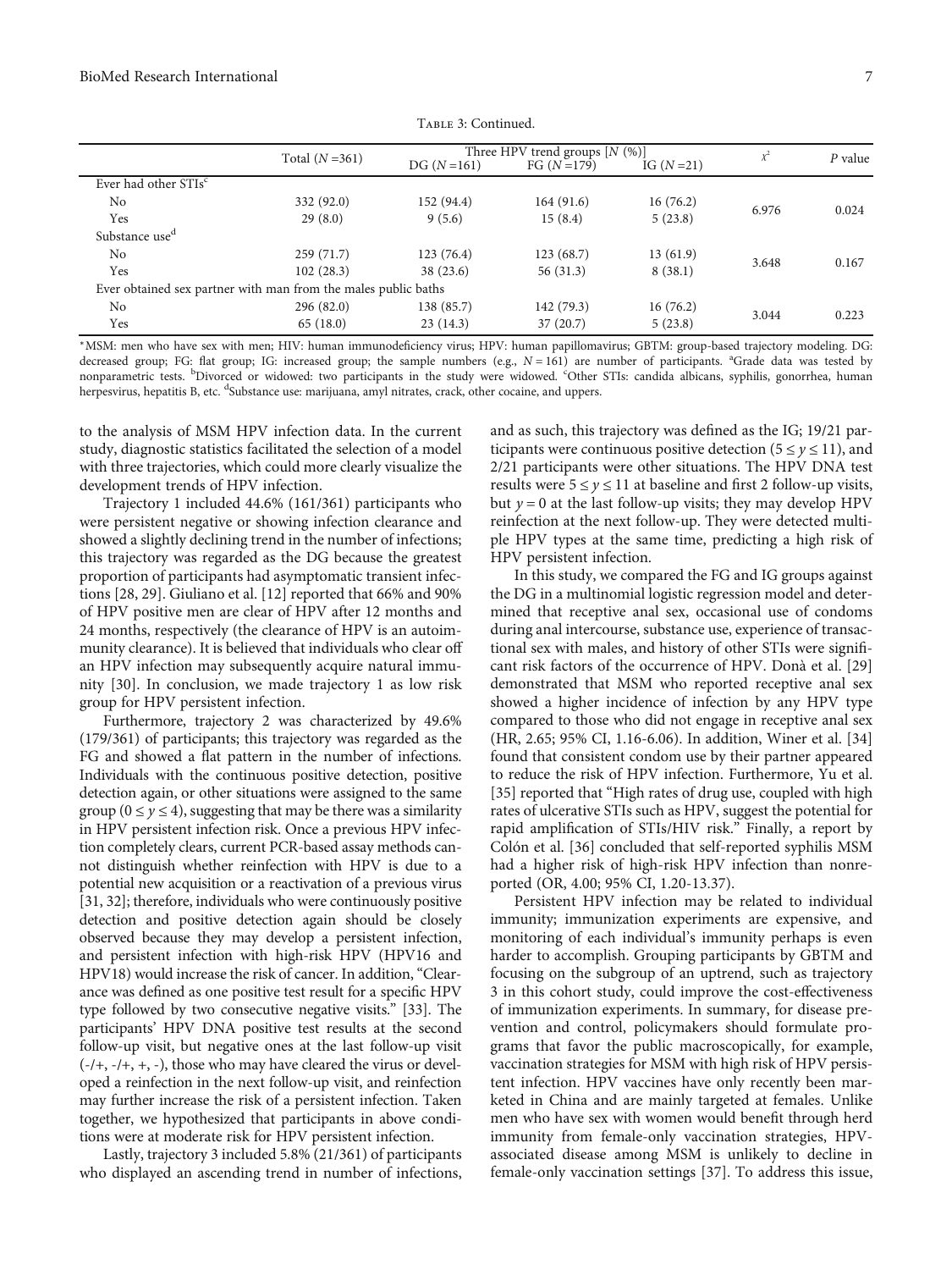|                                                                | Flat group          |           | Increased group     |           |
|----------------------------------------------------------------|---------------------|-----------|---------------------|-----------|
|                                                                | AOR* (95% CI*)      | $P$ value | AOR (95% CI)        | $P$ value |
| Age (years)                                                    |                     |           |                     |           |
| $18-$                                                          | Ref.                |           | Ref.                |           |
| $30-$                                                          | $0.77(0.45-1.31)$   | 0.333     | $0.40(0.12-1.38)$   | 0.148     |
| $40-$                                                          | $1.44(0.61-3.38)$   | 0.405     | $0.96(0.17-5.41)$   | 0.961     |
| Ethnicity                                                      |                     |           |                     |           |
| Han ethnicity                                                  | Ref.                |           | Ref.                |           |
| Minority ethnicity                                             | $2.38(0.99 - 5.71)$ | 0.052     | $2.91(0.70-12.10)$  | 0.142     |
| Marriage status                                                |                     |           |                     |           |
| Unmarried                                                      | Ref.                |           | Ref.                |           |
| Married                                                        | $1.41(0.67-2.96)$   | 0.363     | $1.42(0.27 - 7.32)$ | 0.679     |
| Divorced or widowed <sup>a</sup>                               | $1.58(0.55-4.50)$   | 0.393     | 5.50 (0.94-32.20)   | 0.059     |
| Pattern of anal intercourse                                    |                     |           |                     |           |
| Mainly insertive                                               | Ref.                |           | Ref.                |           |
| Mainly receptive                                               | $2.24(1.36-3.71)$   | 0.002     | 2.81 (1.04-7.70)    | 0.041     |
| Frequency of condom use for anal sex in the past 6 months      |                     |           |                     |           |
| Always                                                         | Ref.                |           | Ref.                |           |
| Sometimes                                                      | $1.90(1.16-3.14)$   | 0.011     | 3.93 (1.40-11.01)   | 0.009     |
| Ever had transactional sex with man in the past year           |                     |           |                     |           |
| No                                                             | Ref.                |           | Ref.                |           |
| Yes                                                            | $3.60(1.12-11.54)$  | 0.031     | 2.09 (0.20-21.38)   | 0.535     |
| Ever had other STIsb                                           |                     |           |                     |           |
| N <sub>0</sub>                                                 | Ref.                |           | Ref.                |           |
| Yes                                                            | $1.36(0.53-3.48)$   | 0.525     | 5.72 (1.40-23.46)   | 0.015     |
| Substance use <sup>c</sup>                                     |                     |           |                     |           |
| No                                                             | Ref.                |           | Ref.                |           |
| Yes                                                            | $1.81(1.08-3.04)$   | 0.025     | 2.69 (0.94-7.74)    | 0.066     |
| Ever obtained sex partner with man from the males public baths |                     |           |                     |           |
| No                                                             | Ref.                |           | Ref.                |           |
| Yes                                                            | $1.17(0.62 - 2.22)$ | 0.634     | $1.02(0.28-3.74)$   | 0.973     |

<span id="page-7-0"></span>Table 4: The results of risk factors of flat group and increased group for HPV<sup>∗</sup> infection among 361 HIV<sup>∗</sup>-negative MSM<sup>∗</sup> in Urumqi, China: a multinomial logistic model analysis.

Reference group: decreased group. <sup>∗</sup>MSM: men who have sex with men; HIV: human immunodeficiency virus; HPV: human papillomavirus; AOR: adjusted odds ratio; CI: confidence interval. <sup>a</sup>Divorced or widowed: two participants in the study were widowed. <sup>b</sup>Substance use: marijuana, amyl nitrates, crack, other cocaine, and uppers. 'Other STIs: candida albicans, syphilis, gonorrhea, human herpesvirus, hepatitis B, etc.

some scholars have been advocating for the promotion of HPV vaccination in MSM [[38](#page-9-0)].

The information on the behavioral characteristics of different development trend groups was conducive to screen the high-risk infection individuals through the questionnaire without laboratory test. For example, subjects who had receptive anal intercourse, occasional use of condoms in anal sex, experience of transactional sex, or substance use maybe infectious ones; this hypothesis needs to be verified by a long study. In ethical terms, health interventions should be launched for all categories of HPV infection, whether it is persistent positive, new infection, or other situations. Fortunately, the GBTM can group the study participants according to certain characteristics before the preventive intervention, which could save time, simplify operations, play a positive role in the screening of risk groups, and achieve precision prevention.

Since this was an exploratory study, a sample size calculation was not undertaken. Properly powered studies in the future would be more advantageous. The study is based on a 1.5-year follow-up data, and the robustness of the GBTM results for long-term studies needs to be verified. Furthermore, since the nonprobabilistic sampling method was used in this study, the extrapolation of the research results should be made with caution. Lastly, the PCR-based assay methods in this study cannot distinguish whether infection with HPV is prevalence or incidence; maybe there were prevalence-incidence biases.

## Ethical Approval

This study was granted an ethical approval by the Xinjiang Medical University First Affiliated Hospital Ethics Committee (ethical review number was 20160512-11).

## Conflicts of Interest

The authors have declared that no competing interests exist.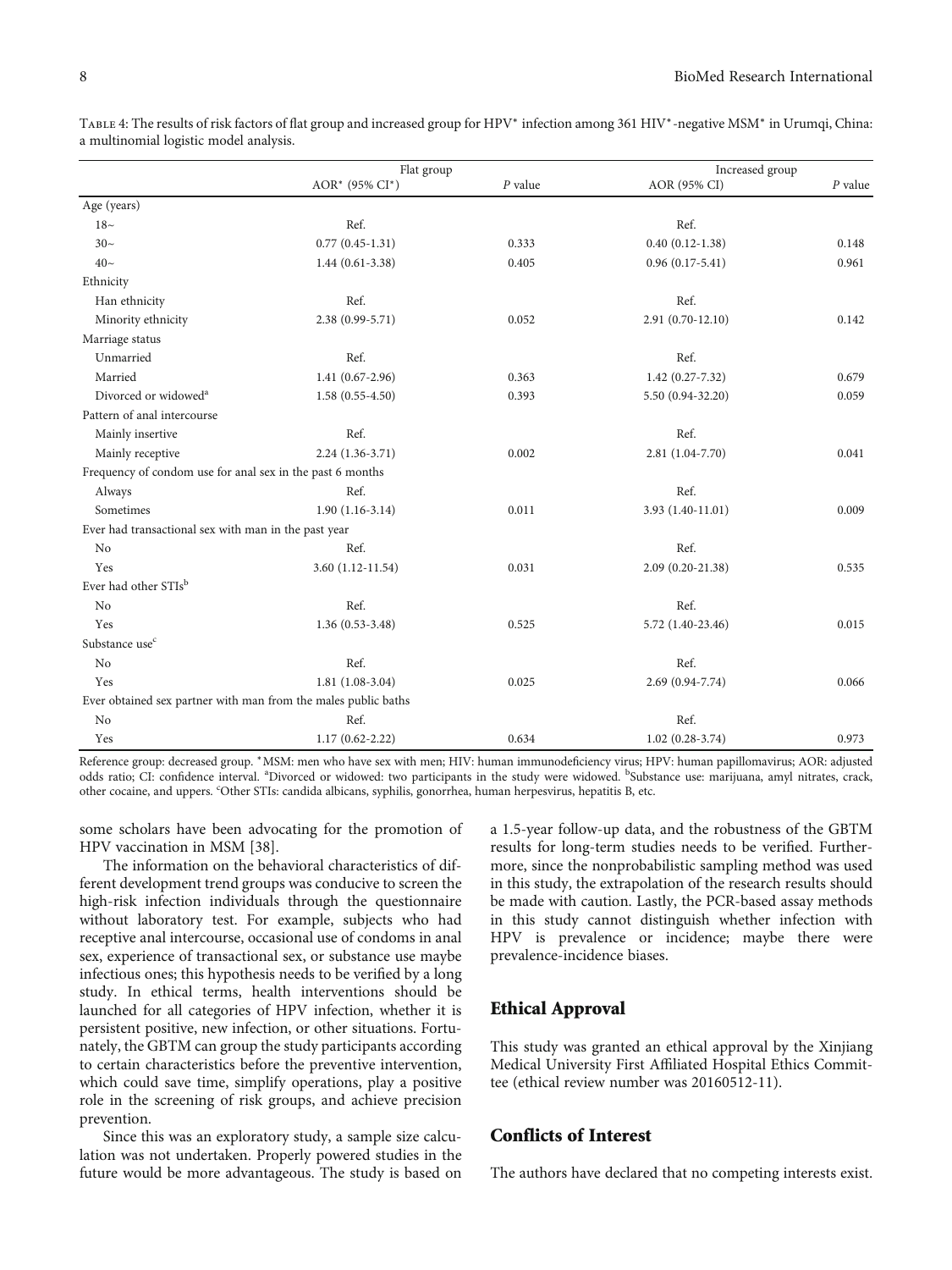## <span id="page-8-0"></span>Authors' Contributions

Bingxue Huang, Jianghong Dai, Duolao Wang, and Christiana Papamichanel designed this research. Bingxue Huang wrote the manuscript. Bingxue Huang and Duolao Wang analyzed the data. Tian Tian, Xiaoqing Tuo, Abidan Ainiwaer, Guoyao Sang, Yeledan Mahan, Zhanlin Zhang, Zheng Gong, Fadong Zhang, and Xiangning Meng organized the field and collected the questionnaires and laboratory testing. Jianghong Dai gave instructions on the study.

### Acknowledgments

The authors thank all volunteers for their participation in this study. In this study, the participants were provided with free HPV DNA tests and given a travel subsidy of 30 yuan for each follow-up visit to compensate their time. This work was supported by the National Natural Science Foundation of China (grant number 81560539) and Xinjiang Uygur Autonomous Region "13th Five-Year" Key Discipline (Plateau discipline)—Public Health and Preventive Medicine.

#### References

- [1] S. Rahman, C. M. Pierce Campbell, D. E. Rollison et al., "Seroprevalence and associated factors of 9-valent human papillomavirus (HPV) types among men in the multinational HIM study," PLoS One, vol. 11, no. 11, article e0167173, 2016.
- [2] M. Mousa, S. S. Al-Amri, A. A. Degnah et al., "Prevalence of human papillomavirus in Jeddah, Saudi Arabia," Annals of Saudi Medicine, vol. 39, no. 6, pp. 403–409, 2019.
- [3] X. Ren, W. Ke, H. Zheng et al., "Human papillomavirus positivity in the anal canal in HIV-infected and HIV-uninfected men who have anal sex with men in Guangzhou, China: implication for anal exams and early vaccination," BioMed Research International, vol. 2017, Article ID 2641259, 9 pages, 2017.
- [4] T. Tian, P. Mijiti, H. Bingxue et al., "Prevalence and risk factors of anal human papillomavirus infection among HIV-negative men who have sex with men in Urumqi city of Xinjiang Uyghur Autonomous Region, China," PLoS One, vol. 12, no. 11, article e0187928, 2017.
- [5] X. Li, M. Li, Y. Yang et al., "Anal HPV/HIV co-infection among men who have sex with men: a cross-sectional survey from three cities in China," Scientific Reports, vol. 6, no. 1, p. 21368, 2016.
- [6] T. Supindham, S. Chariyalertsak, U. Utaipat et al., "High prevalence and genotype diversity of anal HPV infection among MSM in Northern Thailand," PLoS One, vol. 10, no. 5, article e0124499, 2015.
- [7] A. Wirtz, C. E. Zelaya, A. Peryshkina et al., "Anal human papillomavirus and HIV: a cross-sectional study among men who have sex with men in Moscow, Russia, 2012-2013," Eurosurveillance, vol. 20, no. 15, article 21095, 2015.
- [8] S. Syrjänen and J. Rautava, "HPV and cancer," Duodecim, vol. 131, no. 19, pp. 1765–1774, 2015.
- [9] A. G. Nyitray, R. J. Carvalho da Silva, M. Chang et al., "Incidence, duration, persistence, and factors associated with high-risk anal human papillomavirus persistence among HIV-negative men who have sex with men: a multinational study," Clinical Infectious Disease, vol. 62, no. 11, pp. 1367– 1374, 2016.
- [10] R. B. Geskus, C. González, M. Torres et al., "Incidence and clearance of anal high-risk human papillomavirus in HIVpositive men who have sex with men: estimates and risk factors," AIDS, vol. 30, no. 1, pp. 37–44, 2016.
- [11] N. Phanuphak, N. Teeratakulpisarn, T. Pankam et al., "Anal human papillomavirus infection among Thai men who have sex with men with and without HIV infection: prevalence, incidence, and persistence," Journal of Acquired Immune Deficiency Syndromes, vol. 63, no. 4, pp. 472–479, 2013.
- [12] A. R. Giuliano, J. H. Lee, W. Fulp et al., "Incidence and clearance of genital human papillomavirus infection in men (HIM): a cohort study," Lancet, vol. 377, no. 9769, pp. 932– 940, 2011.
- [13] J. R. Daling, M. M. Madeleine, L. G. Johnson et al., "Human papillomavirus, smoking, and sexual practices in the etiology of anal cancer," Cancer, vol. 101, no. 2, pp. 270–280, 2004.
- [14] D. S. Nagin, "Analyzing developmental trajectories: a semiparametric,group-based approach," Psychological Methods, vol. 4, no. 2, pp. 139–157, 1999.
- [15] D. S. Nagin and R. E. Tremblay, "Analyzing developmental trajectories of distinct but related behaviors: a group-based method," Psychological Methods, vol. 6, no. 1, pp. 18–34, 2001.
- [16] D. S. Nagin and C. L. Odgers, "Group-based trajectory modeling in clinical research," Annual Review Clinical Psychology, vol. 6, no. 1, pp. 109–138, 2010.
- [17] S. Kwon, J. Lee, and M. R. Carnethon, "Developmental trajectories of physical activity and television viewing during adolescence among girls: national growth and health cohort study," BMC Public Health, vol. 15, no. 1, p. 667, 2015.
- [18] D. E. Kendzor, M. O. Caughy, and M. T. Owen, "Family income trajectory during childhood is associated with adiposity in adolescence: a latent class growth analysis," BMC Public Health, vol. 12, no. 1, p. 611, 2012.
- [19] M. Séguin, G. Beauchamp, M. Robert, M. DiMambro, and G. Turecki, "Developmental model of suicide trajectories," The British Journal of Psychiatry, vol. 205, no. 2, pp. 120– 126, 2014.
- [20] M. H. Elsensohn, A. Klich, R. Ecochard et al., "A graphical method to assess distribution assumption in group-based trajectory models," Statistical Methods in Medical Research, vol. 25, no. 2, pp. 968–982, 2016.
- [21] H. A. Pines, P. M. Gorbach, R. E. Weiss et al., "Sexual risk trajectories among MSM in the United States: implications for preexposure prophylaxis delivery," Journal of Acquired Immune Deficiency Syndromes, vol. 65, no. 5, pp. 579–586, 2014.
- [22] V. A. Gyarmathy, L. G. Johnston, I. Caplinskiene, S. Caplinskas, and C. A. Latkin, "A simulative comparison of respondent driven sampling with incentivized snowball sampling–the 'strudel effect," Drug and Alcohol Dependence, vol. 135, pp. 71–77, 2014.
- [23] B. L. Jones, D. S. Nagin, and K. Roeder, "A SAS procedure based on mixture models for estimating development trajectories," Sociogical Methods Research, vol. 29, no. 3, pp. 374–393, 2016.
- [24] B. L. Jones and D. S. Nagin, "Advances in group-based trajectory modeling and an SAS procedure for estimating them," Sociogical Methods Research, vol. 35, no. 4, pp. 542–571, 2016.
- [25] J. M. Franklin, W. H. Shrank, J. Pakes et al., "Group-based trajectory models: a new approach to classifying and predicting long-term medication adherence," Medical Care, vol. 51, no. 9, pp. 789–796, 2013.